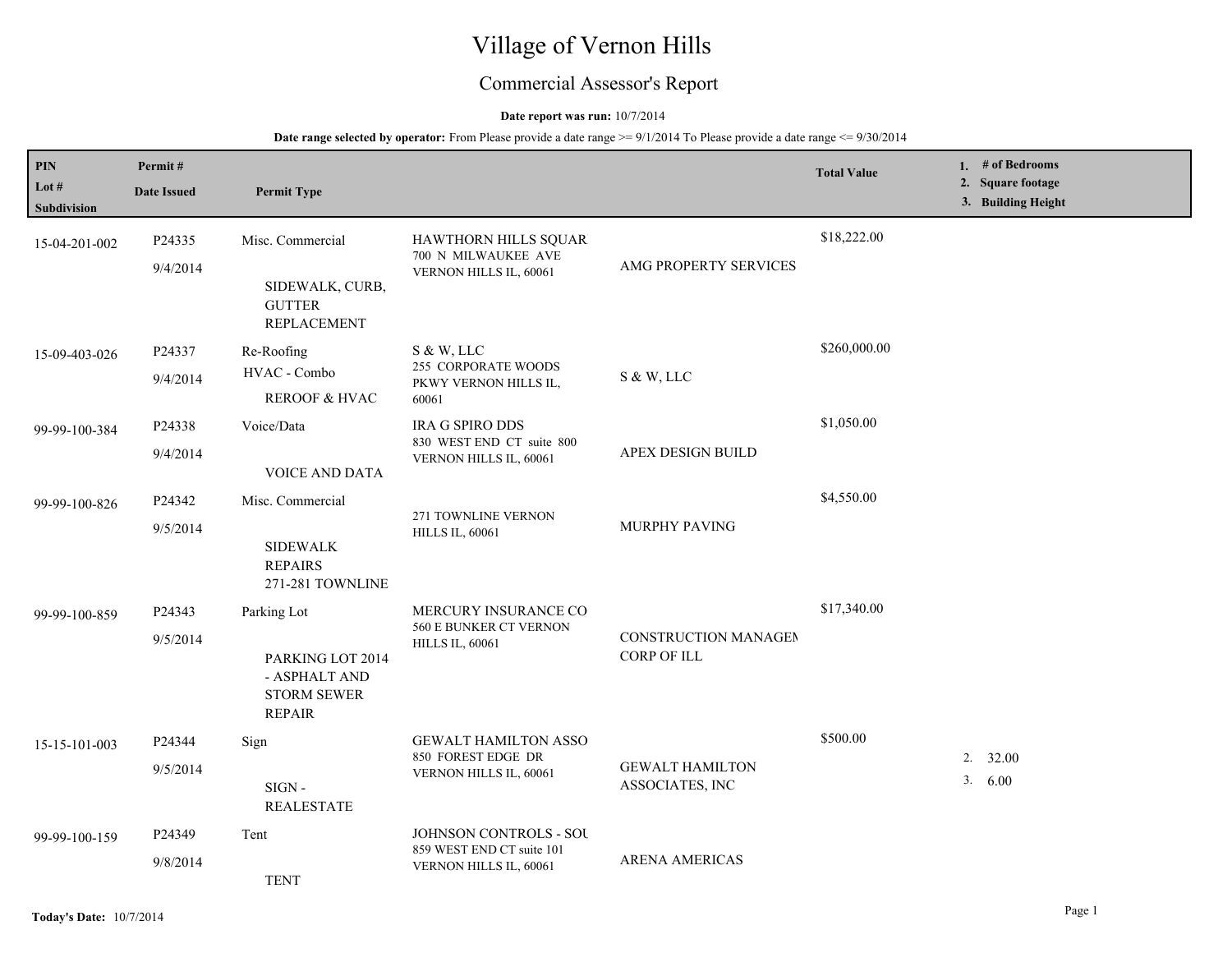| <b>PIN</b><br>Lot $#$<br><b>Subdivision</b> | Permit#<br><b>Date Issued</b>   | <b>Permit Type</b>                                                                                   |                                                                                     |                                                           | <b>Total Value</b> | 1. # of Bedrooms<br>2. Square footage<br>3. Building Height |  |
|---------------------------------------------|---------------------------------|------------------------------------------------------------------------------------------------------|-------------------------------------------------------------------------------------|-----------------------------------------------------------|--------------------|-------------------------------------------------------------|--|
| 99-99-991-724                               | P24351<br>9/8/2014              | HVAC - Combination<br>ROOFTOP HVAC                                                                   | <b>FUJI AMERICA</b><br>171 CORPORATE WOODS<br>PKWY VERNON HILLS IL,<br>60061        | NORTH TOWN MECHANICA<br><b>SERVICES</b>                   | \$60,000.00        |                                                             |  |
| 99-99-999-587                               | P24352<br>9/8/2014              | Misc. Commercial<br>CONSTRUCT<br><b>ADDITIONAL</b><br>OFFICE SPACE<br>AND RENOVATE<br><b>KITCHEN</b> | BROOKDALE PLAZA VERN<br>145 N MILWAUKEE AVE<br>VERNON HILLS IL, 60061               | NRS CREATIVE CONTRACT                                     | \$40,000.00        |                                                             |  |
| 11-33-301-009                               | P24353<br>9/8/2014              | Misc. Electrical<br>RUN 120 VOLT<br><b>LIGHT FOR FLAG</b><br>POLE                                    | <b>BROOKDALE LIVING COMI</b><br><b>10 E HAWTHORN PKWY</b><br>VERNON HILLS IL, 60061 | <b>BROOKDALE LIVING</b><br><b>COMMUNITIES OF ILLINOIS</b> | \$3,100.00         |                                                             |  |
| 15-15-103-028                               | P <sub>24360</sub><br>9/9/2014  | Fire Alarm<br><b>FIRE ALARM</b>                                                                      | <b>GEWALT HAMILTON ASSO</b><br>625 FOREST EDGE DR<br>VERNON HILLS IL, 60061         | <b>GEWALT HAMILTON</b><br><b>ASSOCIATES</b>               | \$30,000.00        |                                                             |  |
| 99-99-990-096                               | P24363<br>9/9/2014              | Parking Lot<br>PARKING LOT 2014                                                                      | 1001 N BUTTERFIELD RD<br>VERNON HILLS IL, 60061                                     | <b>DUROPAVE</b>                                           | \$149,869.00       |                                                             |  |
| 11-33-301-009                               | P24366<br>9/10/2014             | Misc. Electrical<br><b>LIGHTS FOR FLAG</b><br>POLE                                                   | BROOKDALE LIVING COMI<br><b>10 E HAWTHORN PKWY</b><br>VERNON HILLS IL, 60061        | <b>BROOKDALE LIVING</b><br><b>COMMUNITIES OF ILLINOIS</b> | \$3,100.00         |                                                             |  |
| 99-99-999-325                               | P <sub>24368</sub><br>9/10/2014 | Voice/Data<br>DATA ONLY,<br>THROUGHOUT<br>MALL                                                       | WESTFIELD SHOPPINGTOW<br><b>122 HAWTHORN CENTER</b><br>VERNON HILLS IL, 60061       | MALKO COMMUNICATION:<br><b>SERVICES</b>                   | \$62,000.00        |                                                             |  |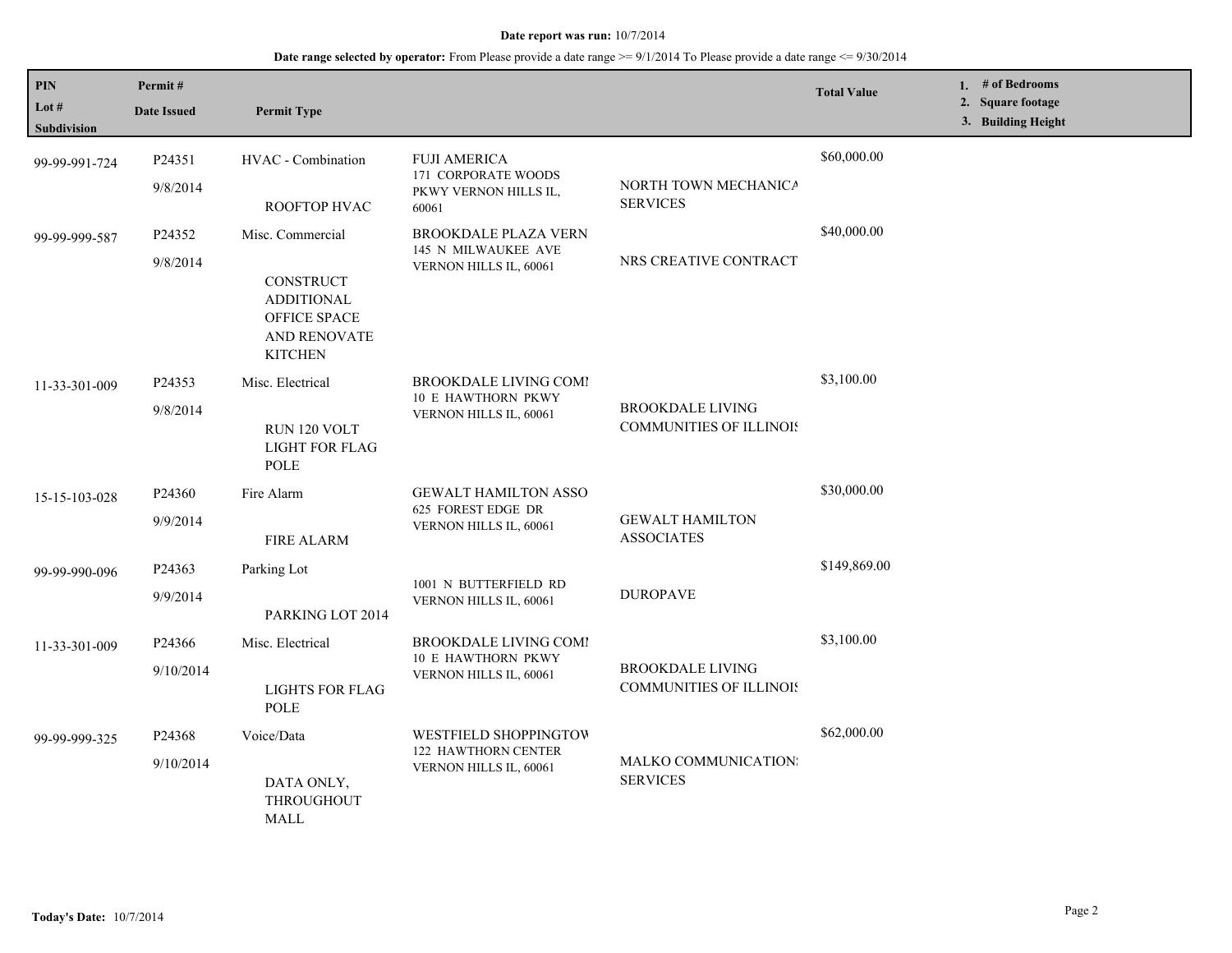| <b>PIN</b><br>Lot $#$<br>Subdivision | Permit#<br><b>Date Issued</b> | <b>Permit Type</b>                                                                                                                         |                                                                              |                              | <b>Total Value</b> | 1. # of Bedrooms<br>2. Square footage<br>3. Building Height |
|--------------------------------------|-------------------------------|--------------------------------------------------------------------------------------------------------------------------------------------|------------------------------------------------------------------------------|------------------------------|--------------------|-------------------------------------------------------------|
| 15-04-402-016                        | P24371<br>9/11/2014           | Parking Lot<br>PARKING LOT<br><b>SEALCOAT &amp;</b><br><b>STRIPE 2014</b>                                                                  | <b>CAREFUSION</b><br>75 N FAIRWAY DR VERNON<br><b>HILLS IL, 60061</b>        | R.A. PETERSON CO             | \$18,395.00        |                                                             |
| 99-99-100-384                        | P24378<br>9/11/2014           | Fire Sprinklers<br><b>FIRE SPRINKLER</b>                                                                                                   | IRA G SPIRO DDS<br>830 WEST END CT suite 800<br>VERNON HILLS IL, 60061       | C & E FIRE PROTECTION, IN    | \$6,225.00         |                                                             |
| 99-99-999-325                        | P24380<br>9/11/2014           | Tent<br>TENT - CIRQUE<br>ITALIA @<br><b>WESTFIELD IN</b><br><b>OUT LOT OF</b><br><b>SEARS ON</b><br><b>MILWAUKEE AVE</b><br>OCT - 10,11,12 | <b>CIRQUE ITALIA</b><br>122 HAWTHORN CENTER<br>VERNON HILLS IL, 60061        | <b>CIRQUE ITALIA</b>         |                    |                                                             |
| 99-99-100-493                        | P24382<br>9/11/2014           | Elevator<br><b>REPLACE</b><br><b>RESTRICTORS FOR</b><br>ELEVATOR PE1-2                                                                     | HAMILTON PARTNERS<br>3 HAWTHORN PKY VERNON<br><b>HILLS IL, 60061</b>         | FUJITEC AMERICA, INC.        | \$8,600.00         |                                                             |
| 00-00-000-810                        | P24391<br>9/12/2014           | Sign<br>TEMP SIGN -<br><b>HALLOWEEN</b><br><b>WAREHOUSE</b>                                                                                | <b>HALLOWEEN WAREHOUSE</b><br>1322 S MILWAUKEE AVE<br>VERNON HILLS IL, 60061 | <b>CARD &amp; PARTY WHSE</b> | \$50.00            | 3.4.00                                                      |
| 15-03-102-010                        | P24396<br>9/15/2014           | Demolition<br><b>DEMO OF FORMER</b><br><b>TILTED KILT</b><br><b>INCLUDING</b><br>WALKS, CURBS,<br>PARKING LOT                              | 447 N MILWAUKEE AV<br>VERNON HILLS IL, 60061                                 | JNM CONSTRUCTION SERV        | \$60,000.00        |                                                             |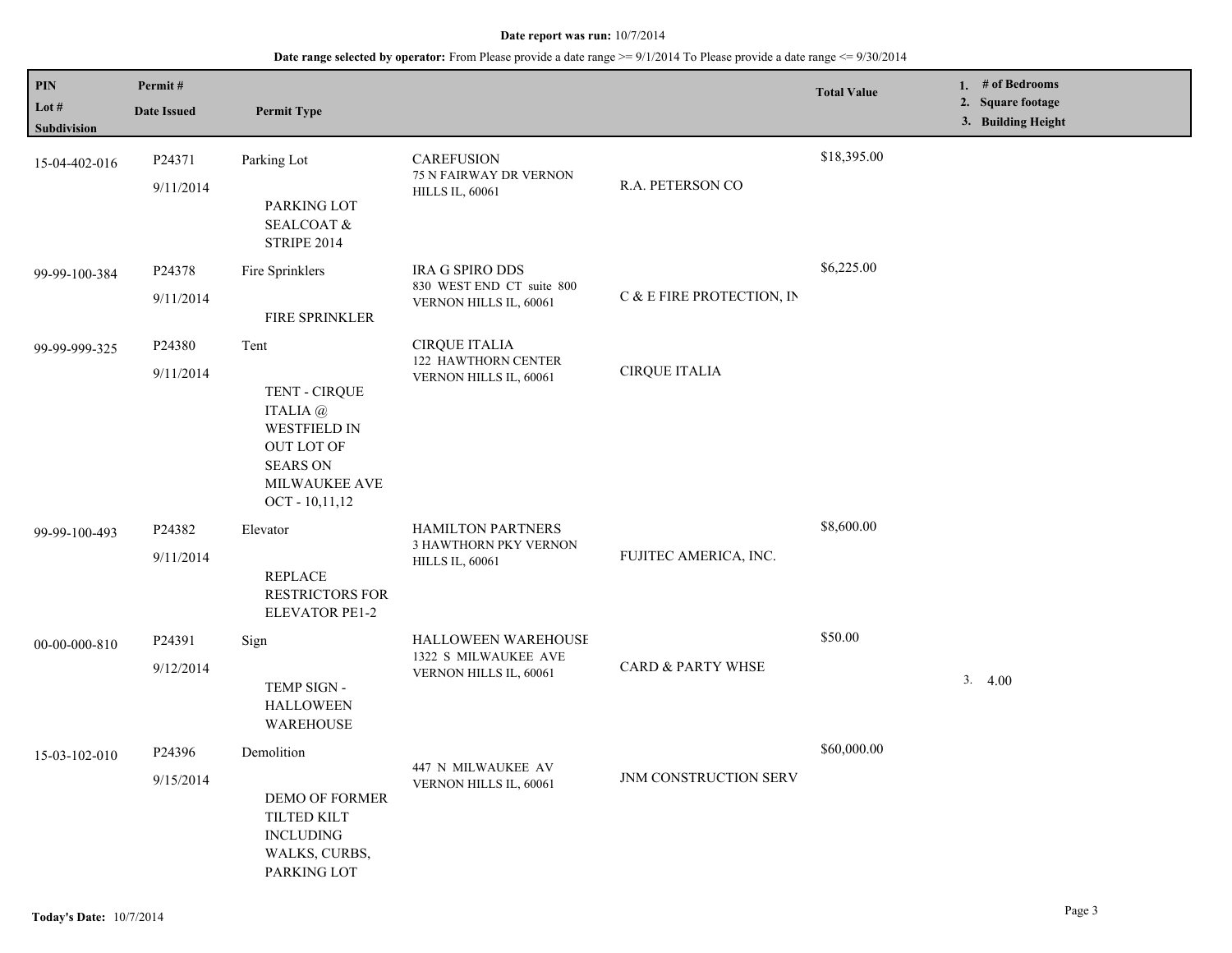| PIN<br>Lot #       | Permit#<br><b>Date Issued</b>              | <b>Permit Type</b>                                                                                                                                                                                               |                                                                                        |                          | <b>Total Value</b> | 1. # of Bedrooms<br>2. Square footage<br>3. Building Height |
|--------------------|--------------------------------------------|------------------------------------------------------------------------------------------------------------------------------------------------------------------------------------------------------------------|----------------------------------------------------------------------------------------|--------------------------|--------------------|-------------------------------------------------------------|
| <b>Subdivision</b> |                                            |                                                                                                                                                                                                                  |                                                                                        |                          |                    |                                                             |
| 99-99-100-826      | P24398                                     | Parking Lot                                                                                                                                                                                                      | <b>ASPEN POINTE</b><br>271 TOWNLINE VERNON                                             | PATRIOT MAINTENANCE IN   | \$6,557.00         |                                                             |
|                    | 9/15/2014                                  | PARKING LOT 2014                                                                                                                                                                                                 | <b>HILLS IL, 60061</b>                                                                 |                          |                    |                                                             |
| 11-33-302-020      | P24401                                     | Misc. Commercial                                                                                                                                                                                                 | <b>BRUNSWICK ZONE</b><br>316 CENTER DR VERNON                                          |                          | \$7,500.00         |                                                             |
|                    | 9/15/2014<br>REPLACE 180 LF<br>OF SIDEWALK | OF CURB & 100 SF                                                                                                                                                                                                 | <b>BRUNSWICK BOWLING &amp;</b><br><b>HILLS IL, 60061</b><br><b>BILLIARDS</b>           |                          |                    |                                                             |
| 99-99-100-393      | P <sub>24402</sub>                         | Certificate of Occupancy                                                                                                                                                                                         | <b>SCOTT'S BREWERY</b><br><b>718 HAWTHORN CENTER</b>                                   |                          |                    |                                                             |
|                    | 9/15/2014                                  | CO: SCOTT'S<br><b>BREWERY</b>                                                                                                                                                                                    | VERNON HILLS IL, 60061                                                                 |                          |                    |                                                             |
| 99-99-101-166      | P24403                                     | Voice/Data<br>VOICE, DATA,<br>SOUND, SECURITY                                                                                                                                                                    | <b>MACIANO'S PIZZA &amp; PAST/</b><br>271 TOWNLINE suite 150<br>VERNON HILLS IL, 60061 |                          | \$600.00           |                                                             |
|                    | 9/15/2014                                  |                                                                                                                                                                                                                  |                                                                                        | MACIANO'S PIZZA & PASTA  |                    |                                                             |
| 15-09-403-022      | P <sub>24407</sub>                         | Misc. Electrical                                                                                                                                                                                                 | ZF SALES & SERVICE NORT<br>777 HICKORY HILL DR                                         |                          | \$1,175.00         |                                                             |
|                    | 9/16/2014                                  | <b>INSTALLATION OF</b><br>2 TWIST LOCK<br><b>POWER OUT LETS</b><br>IN CIELING OF<br><b>WAREHOUSE. FAN</b><br><b>COMPANY WILL</b><br><b>APPLY FOR THIER</b><br>OWN PERMIT PER<br><b>THIS</b><br><b>CONTRACTOR</b> | VERNON HILLS IL, 60061                                                                 |                          |                    |                                                             |
| 99-00-000-764      | P24409                                     | Commercial Alteration                                                                                                                                                                                            | MIRACLE MEDICAL SUPPL<br>50 N LAKEVIEW PKY 121                                         |                          | \$5,000.00         |                                                             |
|                    | 9/16/2014                                  | <b>INTERIOR</b><br><b>BUILDOUT</b>                                                                                                                                                                               | VERNON HILLS IL, 60061                                                                 | <b>ARTHUR ROGERS CO.</b> |                    |                                                             |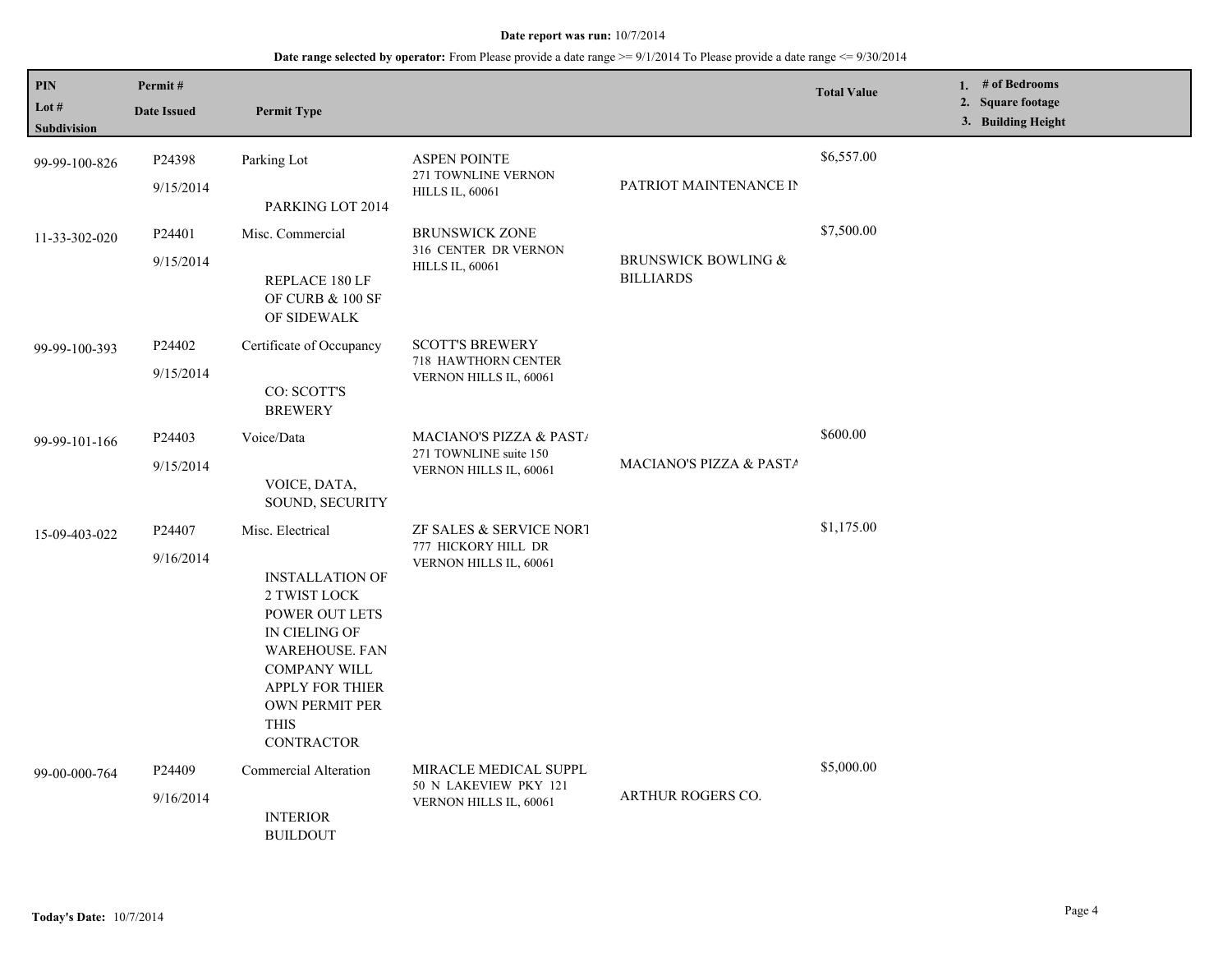| <b>PIN</b><br>Lot $#$<br><b>Subdivision</b> | Permit#<br><b>Date Issued</b> | <b>Permit Type</b>                                                   |                                                                                   |                              | <b>Total Value</b> | 1. # of Bedrooms<br>2. Square footage<br>3. Building Height |
|---------------------------------------------|-------------------------------|----------------------------------------------------------------------|-----------------------------------------------------------------------------------|------------------------------|--------------------|-------------------------------------------------------------|
| 99-99-995-187                               | P24415<br>9/16/2014           | Tent<br>OKTOBERFEST -<br><b>TENT 2014</b>                            | VERNON HILLS METRA CO<br>75 E ROUTE 45 VERNON<br><b>HILLS IL, 60061</b>           | VILLAGE OF VERNON HILL       |                    |                                                             |
| 99-00-000-764                               | P24422<br>9/18/2014           | Fire Alarm<br><b>FIRE ALARM</b>                                      | MIRACLE MEDICAL SUPPL<br>50 N LAKEVIEW PKY 121<br>VERNON HILLS IL, 60061          | <b>ARTHUR ROGERS CO.</b>     | \$500.00           |                                                             |
| 99-99-999-587                               | P24423<br>9/18/2014           | Fire Sprinklers<br>FINAL SPRINKLER                                   | <b>BROOKDALE PLAZA VERN</b><br>145 N MILWAUKEE AVE<br>VERNON HILLS IL, 60061      | UNITED STATES ALLIANCE       | \$3,424.00         |                                                             |
| 15-03-301-045                               | P24425<br>9/18/2014           | Parking Lot<br>PARKING LOT:<br>2014                                  | NORTH SHORE UNIVERSIT<br>225 N MILWAUKEE AVE<br>VERNON HILLS IL, 60061            | <b>ROSE PAVING</b>           | \$3,300.00         |                                                             |
| 15-10-302-017                               | P24427<br>9/18/2014           | Sign<br><b>GROUND SIGN</b><br><b>FACE CHANGE</b>                     | ICE SERVICES, LLC<br><b>800 CORPORATE WOODS</b><br>PKWY VERNON HILLS IL,<br>60061 | <b>HERITAGE SIGNS</b>        | \$1,500.00         | 3.<br>40.00                                                 |
| 15-10-302-017                               | P24428<br>9/18/2014           | Sign<br><b>SIGNS: 2 GROUND</b><br><b>DIRECTIONAL</b><br><b>SIGNS</b> | ICE SERVICES, LLC<br>800 CORPORATE WOODS<br>PKWY VERNON HILLS IL,<br>60061        | <b>HERITAGE SIGNS</b>        | \$1,200.00         | 3.42.00                                                     |
| 99-00-000-798                               | P24429<br>9/18/2014           | Parking Lot<br>ASPHALT, CURB,<br>SIDEWALK 2014                       | 200 N FAIRWAY DR 182<br>VERNON HILLS IL, 60061                                    | <b>HARD SURFACE SOLUTION</b> | \$3,485.00         |                                                             |
| 99-99-100-384                               | P24437<br>9/19/2014           | Security System<br><b>SECURITY</b><br><b>SYSTEM</b>                  | <b>IRA G SPIRO DDS</b><br>830 WEST END CT suite 800<br>VERNON HILLS IL, 60061     | ADT SECURITY SERVICES,       | \$99.00            |                                                             |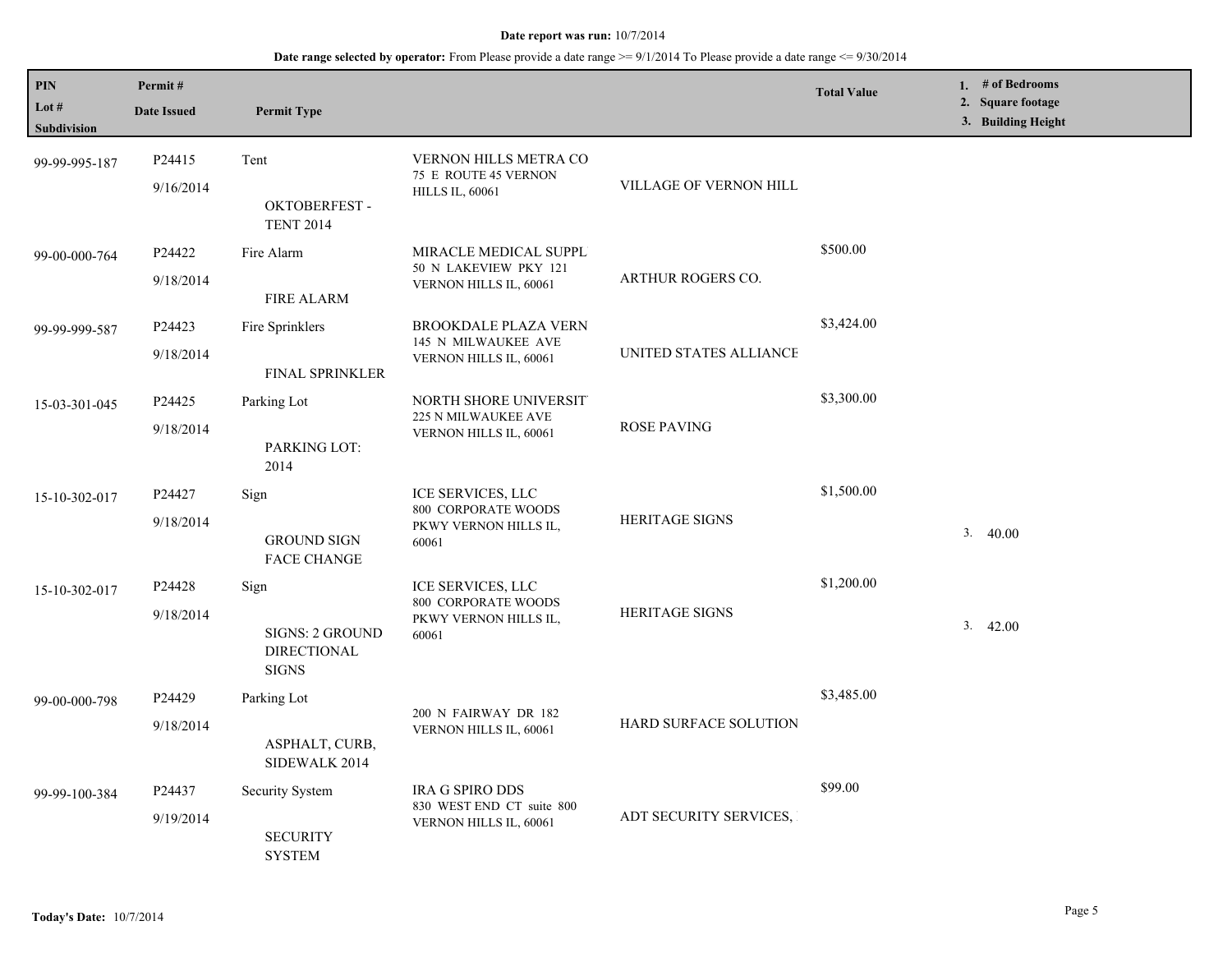| <b>PIN</b><br>Lot $#$<br><b>Subdivision</b> | Permit#<br><b>Date Issued</b>   | <b>Permit Type</b>                                                            |                                                                                    |                                                 | <b>Total Value</b> | 1. # of Bedrooms<br>2. Square footage<br>3. Building Height |
|---------------------------------------------|---------------------------------|-------------------------------------------------------------------------------|------------------------------------------------------------------------------------|-------------------------------------------------|--------------------|-------------------------------------------------------------|
| 11-33-401-003                               | P24441<br>9/22/2014             | Elevator<br>ONE ELEVATOR<br><b>DOOR</b><br><b>RESTRICTOR</b>                  | <b>SEARS ROEBUCK CO</b><br>2 HAWTHORN CENTER<br>VERNON HILLS IL, 60061             | <b>SCHINDLER ELEVATOR</b><br><b>CORPORATION</b> | \$3,000.00         |                                                             |
| 15-04-402-016                               | P24442<br>9/22/2014             | Elevator<br><b>ELEVATOR VALVE</b><br><b>REPLACEMENT</b>                       | <b>CAREFUSION</b><br>75 N FAIRWAY DR VERNON<br><b>HILLS IL, 60061</b>              | <b>SCHINDLER ELEVATOR</b><br><b>CORPORATION</b> | \$3,000.00         |                                                             |
| 99-99-100-778                               | P <sub>24446</sub><br>9/22/2014 | Certificate of Occupancy<br>CO: CUSTOMIZERS                                   | <b>CUSTOMIZERS</b><br>1050 HAWTHORN CENTER<br>VERNON HILLS IL, 60061               |                                                 |                    |                                                             |
| 99-99-100-159                               | P24447<br>9/22/2014             | Sign<br>SIGN: JOHNSON<br>CONTROLS-SOURC<br>E <sub>1</sub>                     | JOHNSON CONTROLS - SOU<br>859 WEST END CT suite 101<br>VERNON HILLS IL, 60061      | <b>BRIGHT LIGHT SIGN</b>                        | \$1,500.00         | 7.00<br>2.<br>3. 1.00                                       |
| 15-03-102-010                               | P24448<br>9/22/2014             | Site Work<br><b>SITE WORK</b>                                                 | <b>SHELL BUILDING</b><br>447 N MILWAUKEE AV<br>VERNON HILLS IL, 60061              | SHOREWOOD DEVELOPME<br><b>GROUP</b>             |                    |                                                             |
| 15-03-102-010                               | P24449<br>9/22/2014             | Commercial New<br><b>NEW SHELL</b><br><b>BUILDING</b>                         | SHELL BUILDING<br>447 N MILWAUKEE AV<br>VERNON HILLS IL, 60061                     | REITAN ARCHITECTS                               | \$600,000.00       | 8,167.00<br>2.<br>3. 25.20                                  |
| 99-99-100-488                               | P24450<br>9/22/2014             | Certificate of Occupancy<br>CO: GO!<br><b>CALENDARS &amp;</b><br><b>GAMES</b> | <b>GO! CALENDARS &amp; GAMES</b><br>1120 HAWTHORN CENTER<br>VERNON HILLS IL, 60061 |                                                 |                    |                                                             |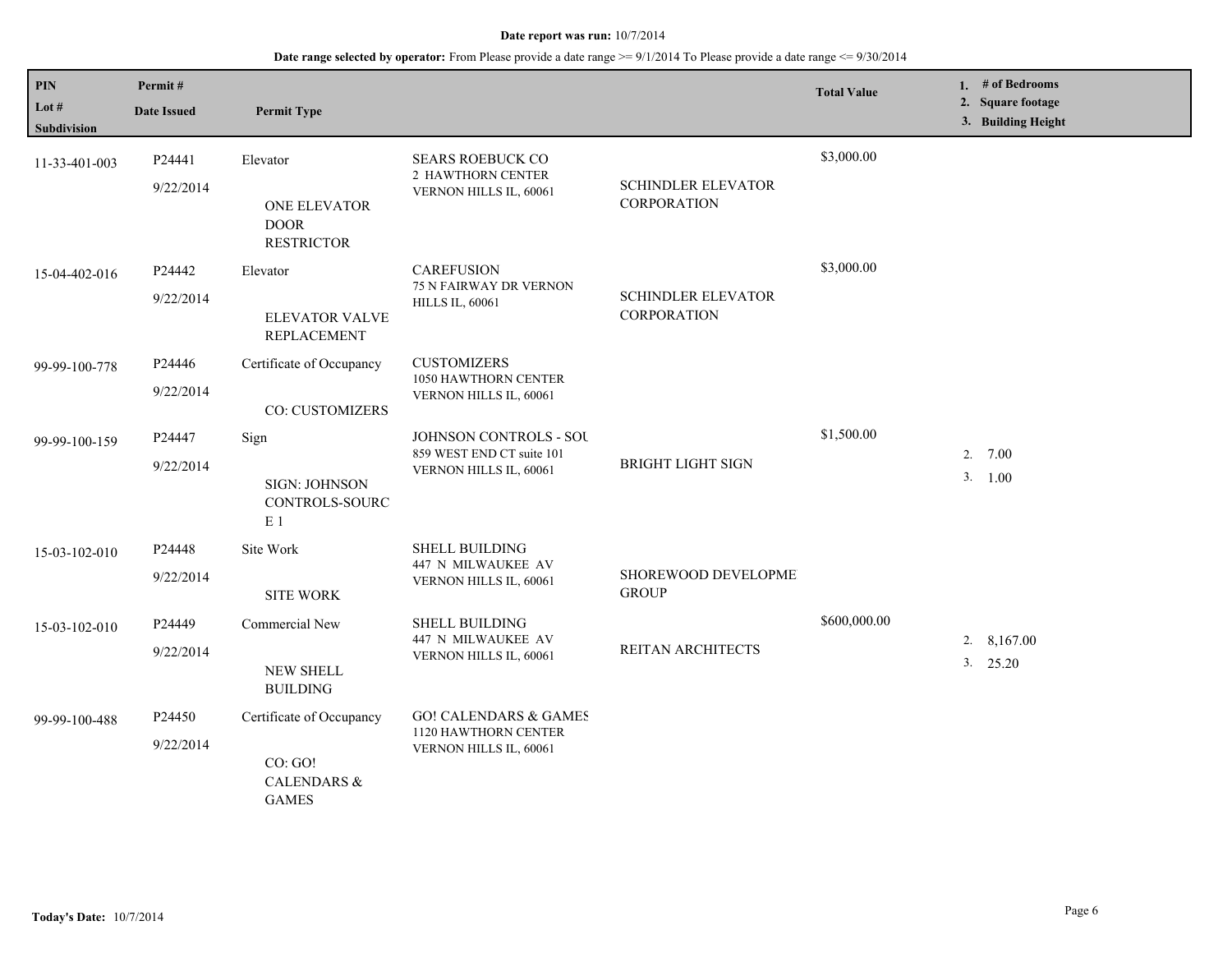| <b>PIN</b><br>Lot #<br>Subdivision | Permit#<br><b>Date Issued</b> | <b>Permit Type</b>                                                                                              |                                                                                     |                          | <b>Total Value</b> | 1. $#$ of Bedrooms<br>2. Square footage<br>3. Building Height |
|------------------------------------|-------------------------------|-----------------------------------------------------------------------------------------------------------------|-------------------------------------------------------------------------------------|--------------------------|--------------------|---------------------------------------------------------------|
| 99-99-999-325                      | P24460<br>9/24/2014           | Sign<br>2 EXTERIOR<br>SIGNS, NW AND<br>NE ELEVATIONS                                                            | WESTFIELD SHOPPINGTOW<br>122 HAWTHORN CENTER<br>VERNON HILLS IL, 60061              | <b>BRIGHT LIGHT SIGN</b> | \$7,000.00         |                                                               |
| 15-04-202-105                      | P24462<br>9/24/2014           | Parking Lot<br>PARKING LOT:<br><b>SEALCOAT AND</b><br><b>PATCHWORK</b><br>DONE PRIOR TO<br>PERMITTING<br>(2014) | <b>TETRA PAK</b><br>600 E BUNKER CT VERNON<br><b>HILLS IL, 60061</b>                | <b>SEAL &amp; SNOW</b>   | \$6,026.00         |                                                               |
| 15-09-401-046                      | P24463<br>9/24/2014           | Misc. Commercial<br><b>EXTENSIVE</b><br><b>INTERIOR DEMO</b>                                                    | WORLD WIDE FITTINGS<br><b>600 CORPORATE WOODS</b><br>PKWY VERNON HILLS IL,<br>60061 | SJJ PROPERTIES LLC       | \$76,100.00        |                                                               |
| 99-00-000-200                      | P24468<br>9/24/2014           | Misc. Commercial<br><b>REPLACE CURB</b><br><b>EDGE AND</b><br><b>RAILINGS AT</b><br><b>STORE ENTRANCE</b>       | <b>BEST BUY</b><br>701 N MILWAUKEE AVE<br>152 VERNON HILLS IL, 60061                | MCNELLY SERVICES         | \$15,753.00        |                                                               |
| 99-99-100-384                      | P24474<br>9/25/2014           | Sign<br><b>WALL SIGN: IRA</b><br><b>SPIRO</b>                                                                   | <b>IRA G SPIRO DDS</b><br>830 WEST END CT suite 800<br>VERNON HILLS IL, 60061       | NORTH SHORE SIGN         | \$1,900.00         | 13.60<br>2 <sub>1</sub><br>3.<br>20.00                        |
| 99-00-000-764                      | P24485<br>9/26/2014           | Fire Sprinklers<br>FIRE SPRINKLER                                                                               | MIRACLE MEDICAL SUPPL<br>50 N LAKEVIEW PKY 121<br>VERNON HILLS IL, 60061            | K & S SPRINKLERS, INC.   | \$9,511.00         |                                                               |